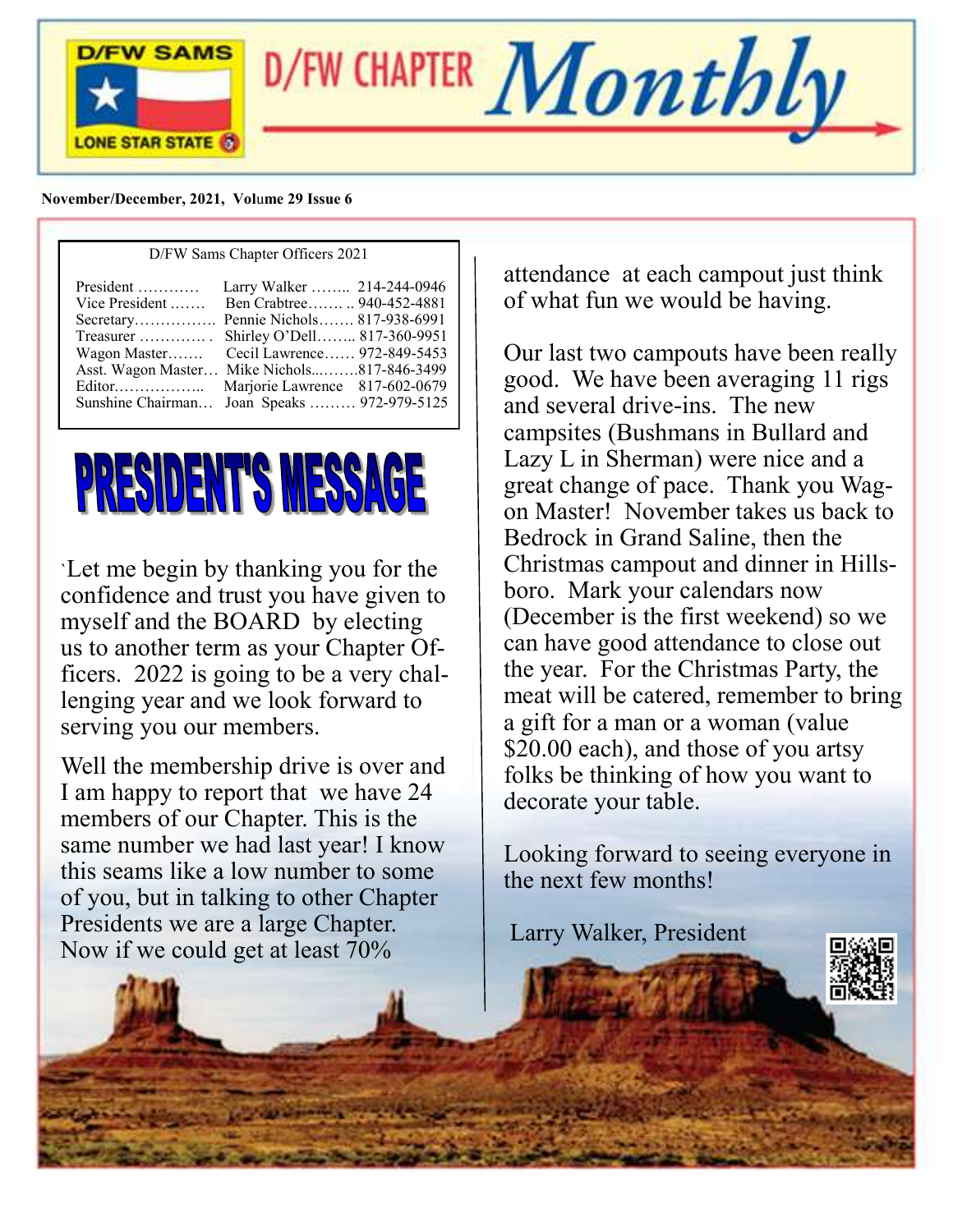### **Page 2**

### *SEPTEMBER MEETING HIGHLIGHTS*

*President Larry Walker called the meeting to order, led the prayer and the Pledge of Allegiance.*

*Marjorie Lawrence read the many September birthdays.*

*Pennie Nichols read the Treasurer's report provided by Shirley O'Dell. Upon motion by Lester Kimble with a second by Norman Lambert, the report was accepted.*

*Wagon Master Cecil Lawrence reported 9 rigs on the ground and three drive-ins. Cecil also discussed the proposed 2022 Camping Schedule. He stated there are some parks increasing their rates. The September 2022 campout is not confirmed, because it is currently unknown if there will be a mini-rally in Canton, but Cecil is working on an alternate location in case. Upon motion by Lester Kimble with a second by Mike Nichols, the report was accepted.*

*Cecil stated some parks have increased their minimum number of rigs in order to get a meeting room for free. Larry stated he has been in discussion with another Good Sam chapter to combine resources to meet those minimums. He asked the group if they would consider occasionally meeting the third weekend of the month with another chapter to meet those minimums.*

*Barry Kibbe announced that dues of \$20 per rig and \$5 for Associates are due. Larry will take the money and send to Shirley.*

*Larry discussed the nominating committee for officers. Mike Nichols and Marjorie Lawrence volunteered. Larry appointed Mike as chair of that committee, and Larry stated he will find a third person for the committee.*

*Upon motion by Lester Kimble with a second by Barry Kibbe, the meeting was adjourned.*

#### *OCTOBER MEETING HIGHLIGHTS*

 *Allegiance. President Larry Walker called the meeting to order, offered the prayer, and led the Pledge of* 

*Shirley O'Dell read the Treasurer's Report. Fran Spinner made a motion to accept the Treasurer's Report, with a second by Marjorie Lawrence. The motion passed.*

*Shirley O'Dell read the birthdays and anniversaries for October. She also provided the Sunshine Report and asked if anyone had any additions.*

*Wagon Master Cecil Lawrence reported 11 rigs and two drive-ins.*

*Mike Nichols, the Chair for the Nominating Committee, reported that the current slate of officers agreed to serve another year. Due to Leroy Law's resignation, an Assistant Wagon Master is needed. Mike Nichols volunteered to be the Assistant Wagon Master. A motion was made by Pennie Walker with a second by Marsha Marino to accept the slate of officers presented. The motion passed.*

*There was discussion regarding the Christmas campout. A sign-up sheet for food will be provided at the next campout. Larry Walker stated that in the past, the members have agreed to have the chapter pay to have the meat catered. A motion was made by Marjorie Lawrence with a second by Mike Mather to have the chapter pay to have the meat catered. The motion passed.*

*Larry asked if the members wanted to do a gift exchange this year and if they wanted to increase the amount to \$20.00. There was agreement for both. The meal and gift exchange will take place on that Saturday of our campout.*

*Upon motion by Marjorie Lawrence with a second by Mike Mather, the meeting was adjourned.*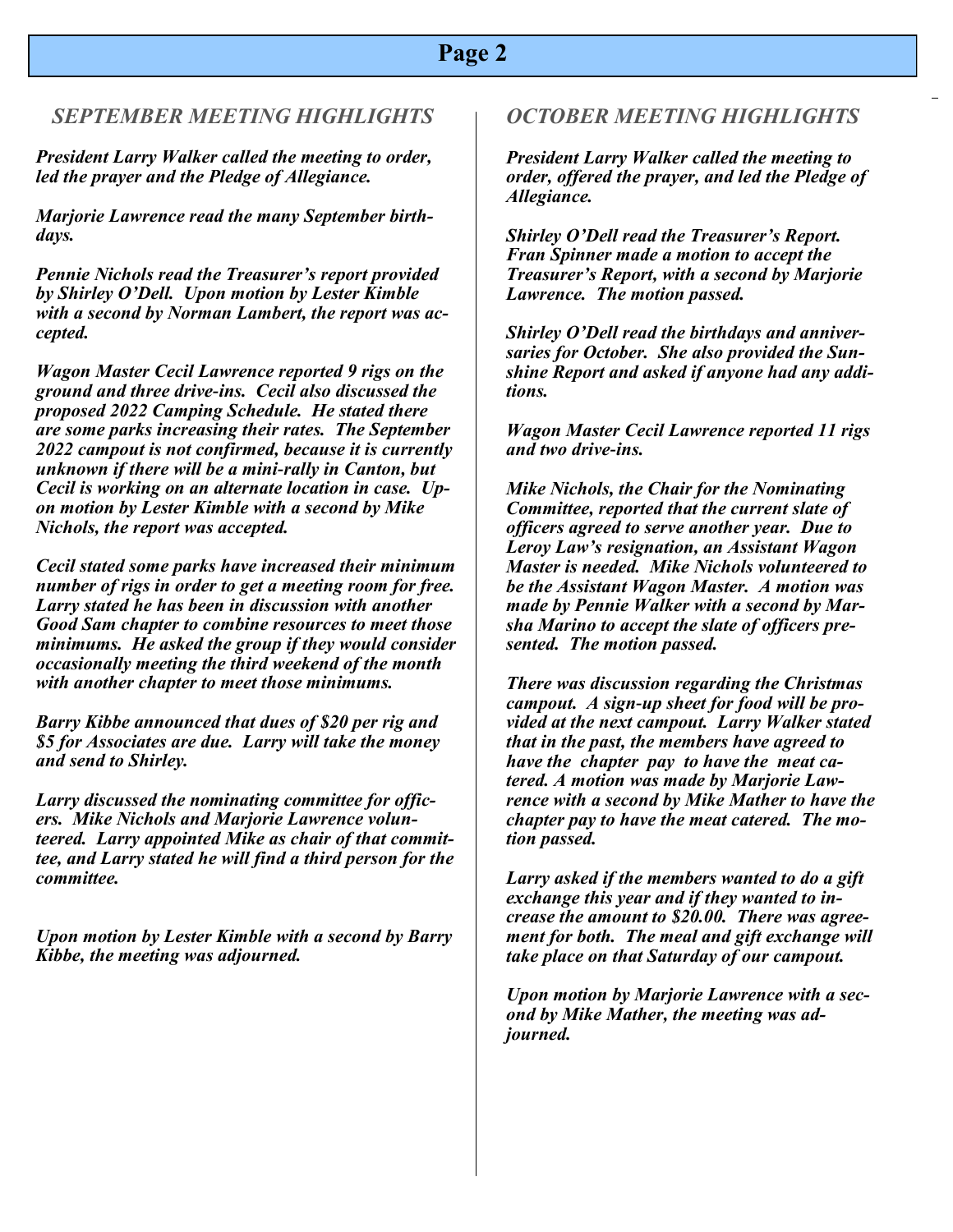## **Page 3**

### IN OUR THOUGHTS AND PRAYERS

Our own Shirley O'Dell had her left eye "polished" as she was experiencing some cloudiness develop after cataract surgery. The same procedure is scheduled for the right eye October 28th. Way to go girl!!

Rosetta Parker had elbow replaced. Ouch!! That must have hurt! She recently had the cast removed and started her physical therapy last Monday. She goes back to the doctor November 22nd and is hoping for a good report. It's a relief that the arthritis she had in her elbow is gone. We hope you do well and the physical therapy improves your mobility every day and that you are pain free from now on!

### *ANNIVERSARIES*

 *NOVERMBER, 2021* 

| Dick & Terri Fletcher | <b>Nov. 28</b> | 53 years |
|-----------------------|----------------|----------|
| Lester & Diana Kimble | <b>Nov.</b> 24 | 59 Years |

### *DECEMBER, 2021*

 *None*



 *BIRTHDAYS* 

NOVEMBER, 2021

| <b>Marjorie Lawrence</b> | Now. 4         |
|--------------------------|----------------|
| <b>Pat Schnepf</b>       | <b>Nov.</b> 10 |
| K. R. Martin             | <b>Nov. 20</b> |

 *DECEMBER, 2021*

| <b>Judy McDonald</b>  | Dec. 3         |
|-----------------------|----------------|
| <b>Mabel Thompson</b> | Dec. 15        |
| <b>Chuck Hayes</b>    | Dec. 16        |
| <b>Pennie Walker</b>  | Dec. 17        |
| <b>Pat Crabtree</b>   | <b>Dec. 20</b> |